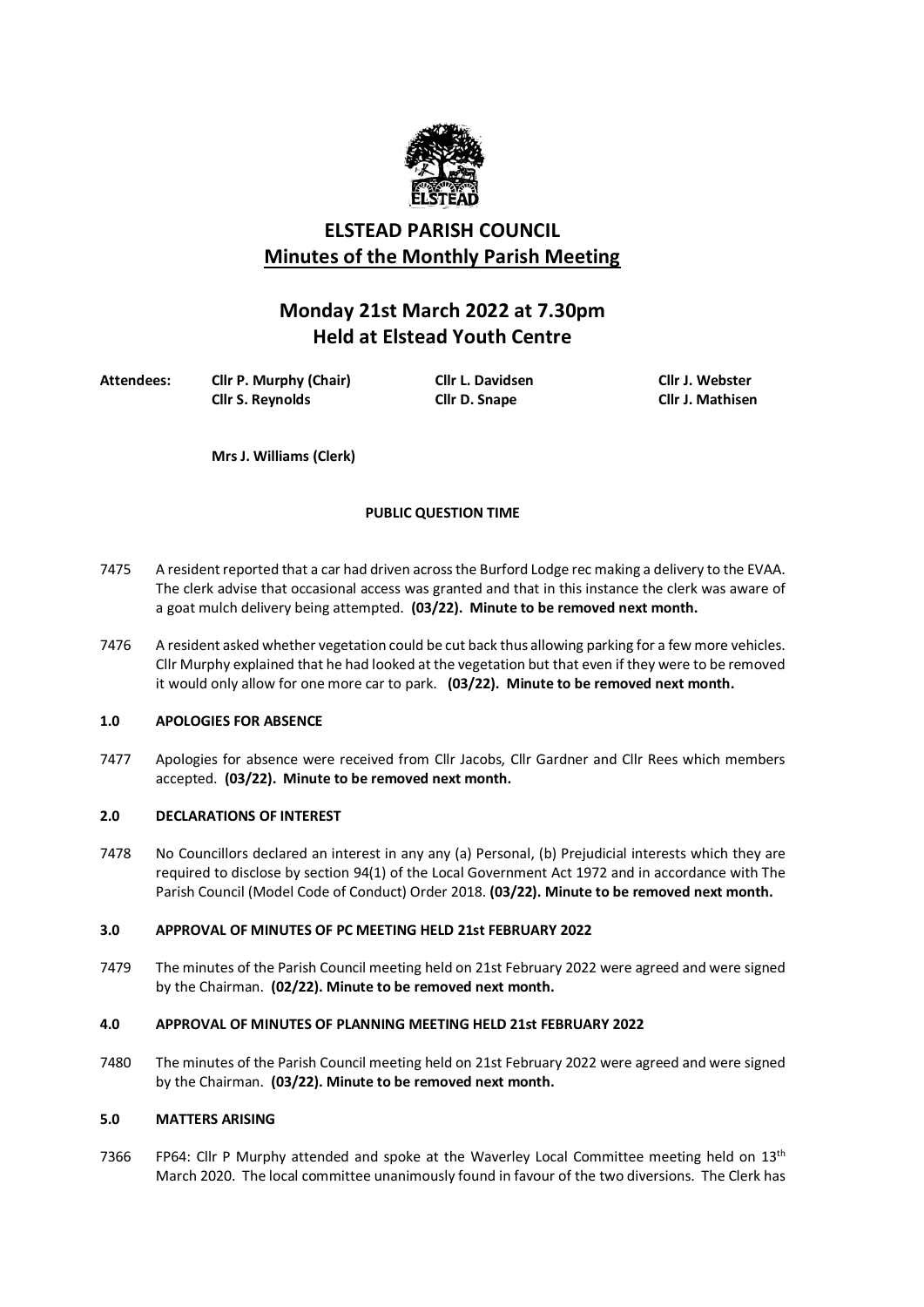written to SCC Countryside who replied explaining that the existing temporary closure will have to be extended until such time as social distancing is relaxed. Once everything is back to normal the diversion order will be made and there will be a formal consultation period. If objections are received during this period and cannot be resolved SCC will have to refer the order to the Secretary of State for determination. Determination can take the form of written representations, formal hearing, or a Public Inquiry. If there are no sustained objections, SCC can confirm the order and the footpath will have been legally diverted (although works may have to carried out to make the new route suitable for the public). Cllr Mathisen suggested that the EA had neglected to clear tree debris and Cllr Murphy added that another tree had caused scouring to the bank. It was noted that there has been a further extension to the temporary closure notice (May 2021). The clerk received an update from SCC for the June meeting advising that SCC have been unable to make new orders during the first lockdown as libraries / council offices etc. were closed meaning that they were unable to advertise and display the orders correctly. SCC have found ways around that now, but we have been extremely busy as well as short staffed but SCC expect to start work on this within the next two weeks. The clerk has followed this matter up as there has been no progress. SCC have responded advising that they have been very short staffed and explained that they need to go out on site to see if the banks have deteriorated further over the last few months as this would affect their plans. Cllrs Murphy, Reynolds met SCC on site on 22.12.21. The visit confirmed that the bank had not eroded any further. SCC to issue the statutory documents for the proposed diversion and to prepare for a consultation. **(01/22)**.

- 6314 Website Admin: The clerk to ask Mrs Davidsen if she can provide Cllr Reynolds with a virtual online training session. **(07/20)**
- 7481 Village Green and Church Green Lease: The Heads of Terms as well as the maps of the area were circulated to councillors who agreed that the PC should proceed and renew its lease of these two areas. WBC legal department forwarded a new lease for the PC to consider. The revised lease would impose obligations on the Parish Council and not on WBC and for that reason the PC agreed it was not prepared to agree to these terms. Councillors agreed that the best course of action would be for WBC to transfer the title of the land to the PC and this is in line with WBC's policy of transferring assets. After a significant delay WBC Executives have confirmed that the land transfer may proceed and this is currently with WBC legal department. Cllrs noted that an article was recently in the Farnham Herald announcing that WBC were to transfer the land to Elstead PC for £1. WBC have advised that the matter is still with their legal team and that there has been no further progress has happened due to work load capacity. Councillors agreed that the various projects linked to the village green should proceed as agreed. The clerk has chased WBC who have advised that a resource has finally been allocated to draft the papers. **(03/22)**.
- 7369 The Thursley Road Rec does not appear to be registered. Wellers Hedley, lawyers for Elstead PC have drafted the registration application and the clerk and Cllr Murphy have both signed Statements of Truth which have been returned to Wellers Hedleys. Wellers Hedleys have advised that the process of registering might take between two to six months. Wellers hedleys have confirmed that the application has been registered and no adverse comments have been submitted so it is a question of waiting for it to go through – the estimated completion date is 6<sup>th</sup> May 2022. **(01/22).**
- 7482 FP61: The Clerk, Mrs Davidsen, Cllrs J and D Else and Cllr Harmer met on site with Mr R. Cooper (RC) SCC and discussed the safety concerns about the proposed route and the fact that this was a circuitous route to the centre of the village. An alternative suggestion of upgrading FP61 was discussed and agreed. Cllr Murphy noted that he had established that Thakeham have contributed £25k towards the upgrade cost of FP61. The route is 340m in length. Essex CC estimate that 340m of resurfacing would cost £153k. As a point of comparison the clerk ascertained that the resurfacing work outside the Spar cost £18k. Cllr Murphy noted that there are 2 x poles and 1 x fire hydrant along FP61 which would need to be moved at extra cost. Cllr Murphy to share with Cllr Harmer and the Head of Internal Audit at SCC. The clerk and Cllr Murphy followed up progress on this matter. They were advised that the WMP part will be completed imminently but the section beyond the wooden bridge cannot be done at the moment as the owner is not in agreement. This is very unfortunate as this was one of the planning conditions that was discharged. Cllr Harmer noted that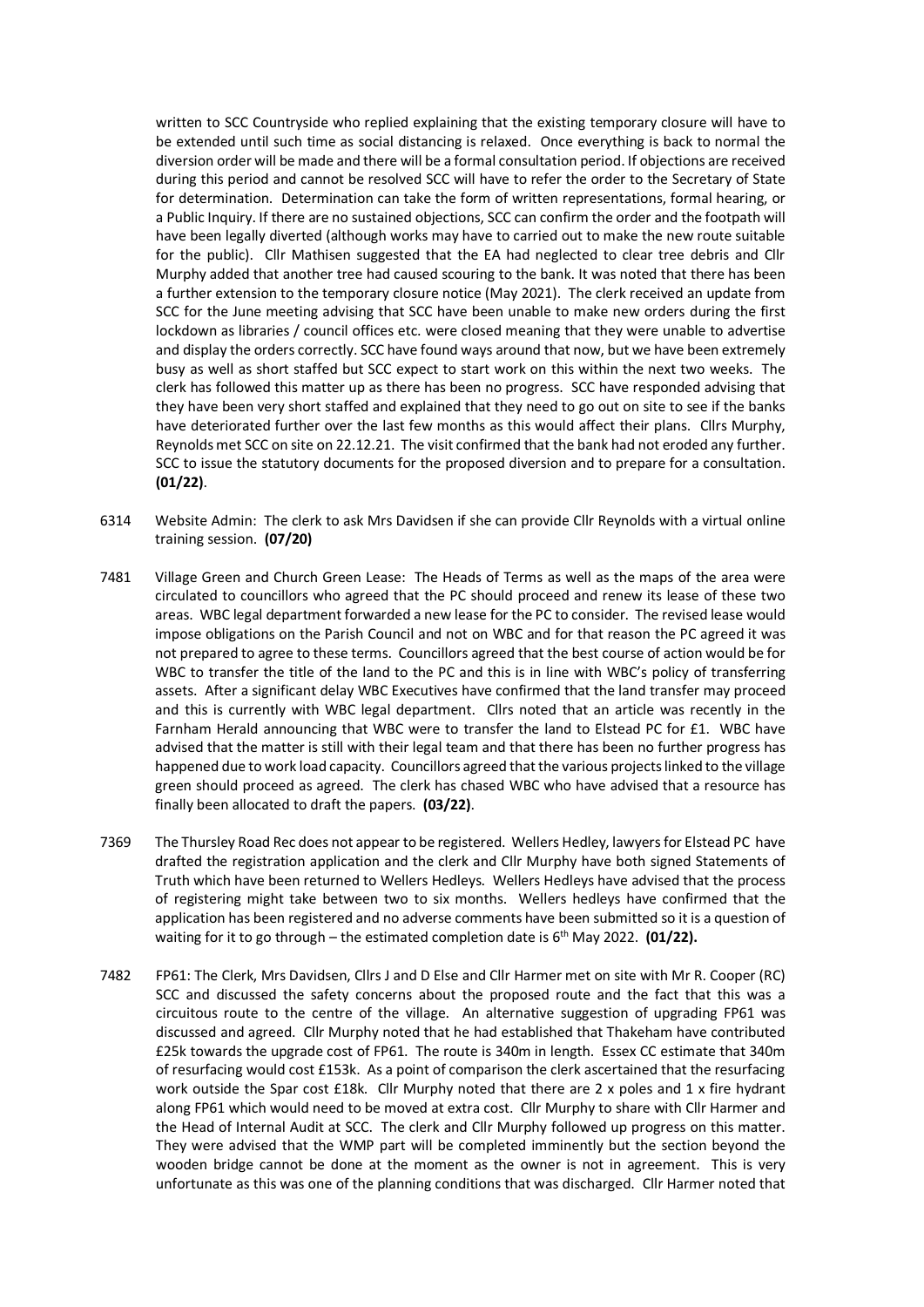the land owner is not allowed to stop this process and Cllr Harmer agreed to refer this matter to the legal officer for this area. SCC to negotiate the surface material with the landowner. Cllr Murphy has requested a copy of the bill of quantities for the cost of the footpath. Due to staff shortage there has been no further progress which is disappointing given that WMP is almost fully occupied and that the money for the scheme has been paid. The clerk has spoken to JB the new SCC Countryside representative. He has tried to contact the landowner to no avail and has asked or the clerk's help in this matter. **(03/22).** 

- 7483 Bus route outside Water meadow Place: RC (SCC) had sent prospective plans of where the bus stop would stop outside of Water meadow Place. Cllr Davidsen, Mrs Davidsen and the clerk visited the site as they were concerned about the proposed location of the bus stop as passengers travel from Shackleford towards the triangle. The proposed location would mean that passengers would need to wait on, or alight onto a narrow verge (as there is no pavement on that side) with a steep drop behind it. This was of particular concern for children coming home on the school bus. Alternative drop off points at either end of Water Meadow place were proposed as being safer alternatives. SCC Passenger Transport team had looked into the feasibility of this but advised that as the roads in the development itself are unadopted and not built to facilitate passage of a conventional bus, it will not be feasible to locate the bus services within the site. SCC would therefore need to progress with the provision of a pair of formal bus stops on Shackleford Road, as per the original S106 agreement. Cllr Murphy, Cllrs Davidsen, Mrs Davidsen and the clerk met with RC of SCC. A site for the bus stop outside Water Meadow Place has been agreed. **(03/22)**.
- 7371 The clerk advised that the annual playground report was circulated prior to the meeting. There is nothing to report of high risk. The clerk highlighted the point raised about the grass matting, some minor works to the opening mechanics of the gate, reinstatement of grass and addition of bark. The clerk to liaise with RK on these points. The report also highlighted a lack of play equipment for children with disabilities and the clerk to investigate some ideas. **(01/22).**
- 7484 Springfield flooding: Cllrs Murphy, Mathisen and Rees met with Ian Fowler (IF, SCC), Cllr Harmer, the clerk and a resident in June 2020 to discuss the flooding issue associated with Springfield which impacts Orchard Close and some properties along the Milford Road. Investigative work was carried out from 17<sup>th</sup>-21<sup>st</sup> January 2022 and several blockages were identified. Work has stopped as one of the residents has withdrawn access. Some remedial work has been completed from Orchard Close to Springfield and at Beggars Folly. WBC have submitted a proposal to SCC to replace the pipework with larger pipework as there are a number of breaks. It is anticipated that the work will be carried out in June 2022. The clerk wrote to WBC Housing to advise them of the proposed remedial work in case it impacted their plans. **(03/22).**
- 7485 Biffa PC Contract: The clerk advised that Biffa are emptying the PC owned bins but they have not invoiced the PC for this work since they took over from Veolia in Autumn 2019. The clerk has chased this on a number of occasions but Biffa advised that they are too busy and not in a position to raise a new contract but will continue to empty the Parish Councils' bins. Biffa refused to empty The Burford Lodge Rec bins so another contractor has been employed to empty those bins. WBC contacted all Parish Councils in early January 2022 to understand which bins were PC and WBC owned and it seems highly likely WBC will want to retrospectively charge all PC's for the bin emptying service that has been carried since Autumn 2019. Cllr Jacobs would like to understand how many bins are Town Council v Borough Council in both Farnham and Godalming. It was noted that a lot of rubbish is being left after matches. The clerk has contacted The Sharks and EVTC asking them to remind their users to leave the rec clean and tidy. **(03/22)**. **Minute to be removed next month as there has been no further action on this from WBC.**
- 7486 Cllrs Murphy and Mathisen had attended a site meeting with representatives from Landmarc and the MOD. Landmarc advised that they cannot do any clearance work without input from Natural England (NE) and the Environment Agency (EA). NE accept that water levels are raised and have agreed to a site visit. MoD advised that they are prepared to undertake the work with the authority of NE and EA but are concerned about the effect this may cause further down the stream. Cllr Murphy has pushed both parties to meet with him and Cllr Mathisen on site however NE and EA are not allowed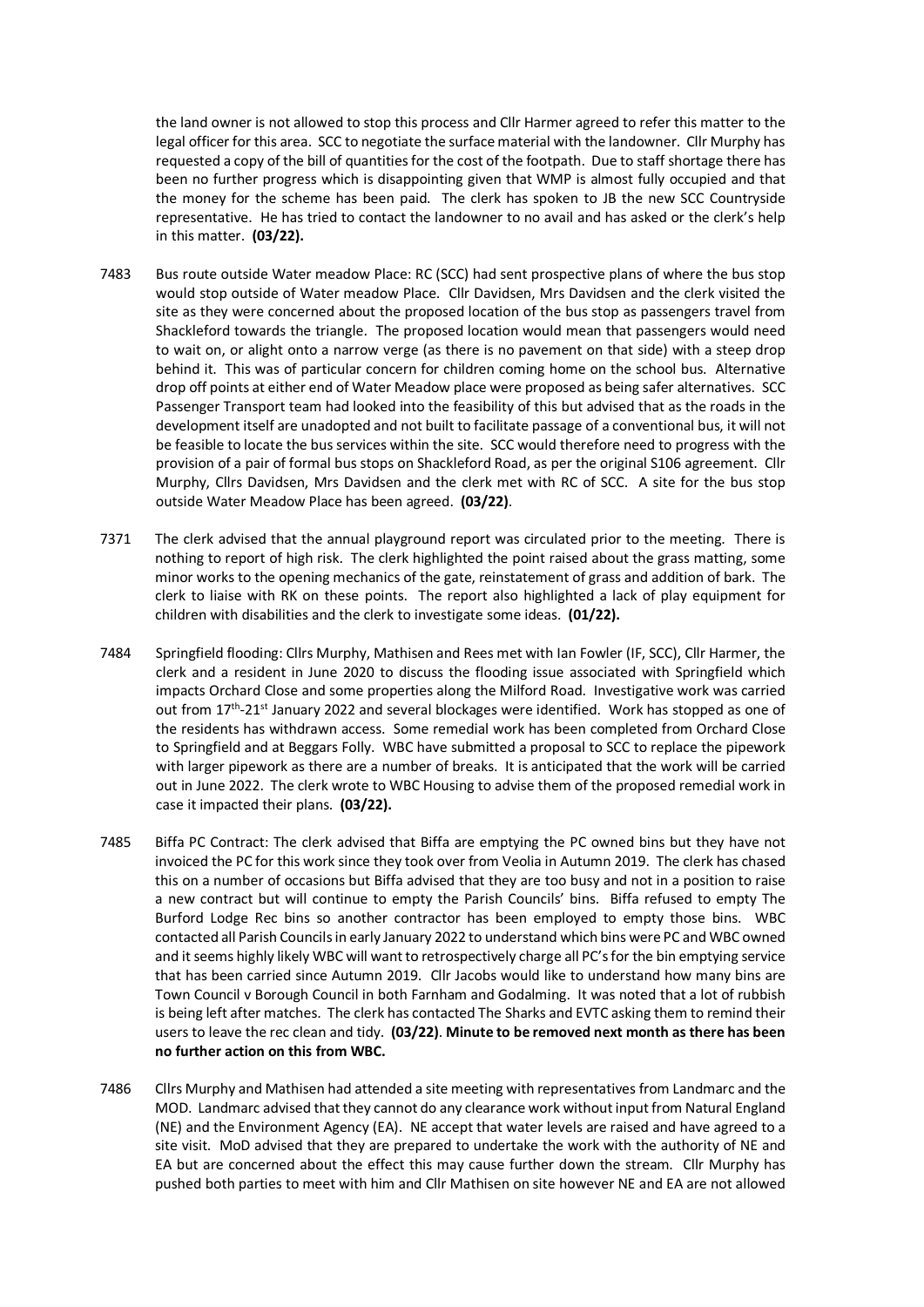to do this until covid restrictions ease. Cllr Murphy noted that the water level on the common had risen by two feet due to the congestion in Sandford Brook and that this was now a priority as people are having to divert off the track onto the heath which is causing significant damage to an area which has an SSSI designation. The site meeting arranged for 30.9.2021 was cancelled and Cllrs Mathisen and Murphy are waiting for a paper to be circulated by MoD with recommendations for action. NE felt that the blockage is further down and not on Elstead Common and that it doesn't matter if water levels rise at Pudmore Pond however councillors disagreed with this statement. Cllr Murphy to write to Natural England to urge them to agree to the urgent completion of the works. Cllr Murphy reported that there had been no progress despite sending several letters on this matter. MoD are prepared to do the work however NE have yet to respond. If there is no response Cllr Murphy will write to JH on this matter. MoD have advised that they do not intend to take any action regarding Sandford Brook even though it is higher than it should be. MoD have stated that they believe it is SCC's responsibility. Cllr Murphy has written to HG (SCC) on this matter who has replied stating that it is the responsibility of Landmarc and not SCC Countryside. Cllr Murphy drafted a letter to MoD stating that if there was no action to improvement the matter the PC would have no choice but to write to SCC asking them to take enforcement action for not cleaning the blocked culvert. Colonel Bishop visited the site and was clearly frustrated that Landmarc had failed to take remedial action and as a result of this visit some clearance work has been completed. Following this work the water level has notably decreased by 2metres. Colonel Bishop indicated that he would submit a proposal for the clearance of Sandford Brook. **(03/22) Minute to be removed next month.**

- 7434 Cllr Jacobs noted that a number of delivery drivers were being sent down the track opposite the moat as a result of their sat nav. Cllr Jacobs contacted Cllr Harmer who was unable to find a sat nav contact at SCC but who advised he would try again. Cllr Harmer to discuss with Hannah Guttridge whether a footpath sign can be can be secured at the Thursley Road end of the footpath. The clerk advised that the fly tipping has been removed. The clerk contacted HG to ask if barriers could be installed and Cllr Jacobs advised that she did not believe that anyone had vehicular rights along this footpath. HG advised that SCC were short staffed but would contact the landowner at some stage in the future. Cllr Jacobs that she had encountered another vehicle on the footpath. Cllr Davidsen to report this on google maps. It was noted that vehicles were using this and that perhaps it might not be possible to install barriers. Cllr Davidsen noted that he has reported this issue on google maps. Another resident of Woolfords Lane reported this issue to the clerk in advance of the February meeting. Cllr Jacobs noted that the bridge was damaged over the footpath and will send the clerk some photos of the damage in order for it to be reported. **(02/22).**
- 7487 Elstead-Milford Cycle Route: Work has been completed on this project. HG (SCC) advised that she was still in favour of finding a name for the route. The clerk has contacted the Witley Clerk who noted that they were interested in this. Following a further email from The Clerk the Witley advised that the following names had been proposed by Witley Councillors; Bagmoor Cross, Blackberry Way, Pennyfarthing, Greensleeves, Ramblers. Cllrs noted that the cycle route did not actually cross Bagmoor Common and propsed E2R Jubilee Route – the E2R being a play on words for Elizabeth II and Jubilee in celebration of the Queen's Platinum jubilee. The clerk to forward the suggestion to Witley PC. **(03/22)**
- 7378 Cllr Webster proposed undertaking a survey of Elstead residents to determine a) if there are any covid related issues b) to understand the impact of covid from a social and employment perspective c) to understand what is important to Elstead residents and d) use the findings to provide areas for future follow ups. Cllr Webster advised that the survey would be undertaken face to face once all vulnerable groups had been vaccinated. Cllr Webster circulated a sample survey prior to the April meeting and feedback was given. It was agreed that the village would be divided into sections from which individuals could be chosen. Survey questions were circulated prior to the November meeting which cllrs approved. It was agreed that the survey would be run in January. Cllr Webster to put an article in The Elstead Village News for December and January issues. A Survey Monkey to be run in February and this will provide more information than the face to face survey. It was agreed this should be put on hold until after the current covid spike. **(01/22).**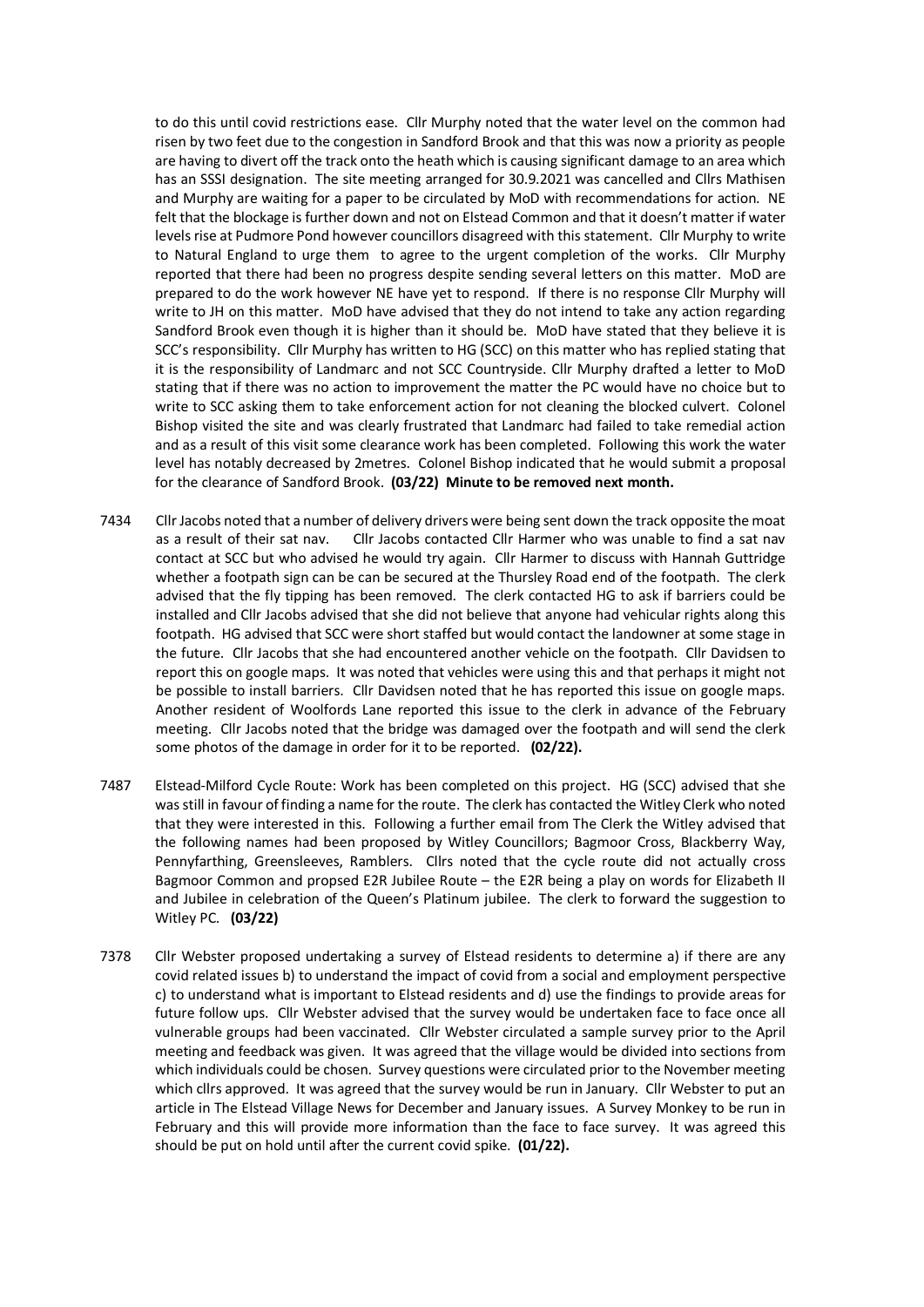- 7256 Woolfords Lane Cemetery door frames are rotten and need replacing / repairing. The clerk asked councillors what colour they would like the doors to be and it was agreed that they would be white. Doors to be painted in the Spring now. **(11/21).**
- 7488 EER Plan: Cllrs Rees and Snape met with WBC regarding the EER plan on 19<sup>th</sup> February 2021. Cllr Snape noted that the meeting had been very helpful as it provided a good framework and will allow the EER to signpost rather than duplicate efforts. The EER will focus on helping in four key areas: pandemic, utility outage, fire and flood. It was agreed the current plan will note that it is "under review". Cllr Snape has put forward an EER plan to simplify what is already there. Cllr Rees and Cllr Snape to discuss the proposed simplification and have it ready for the March meeting. It was noted that there had been an improvement in communication between WBC and the Elstead as following the 2 days power cut in February TE from WBC had contacted Cllr Murphy to understand the status. Residents at Kingsmead were also given access to a generator. Cllr Snape forwarded a copy of the most recent update to Cllr Rees in advance of the March 2022 PC meeting. **(03/22).**
- 7489 Environmental PIC: The clerk advised that there was c £700 left in environmental PIC monies. Councillors agreed to the proposal that the clerk should apply for this money and the clerk has submitted an application. **(03/22).**
- 7439 Borehole project: The borehole has been drilled to a depth of 50m with water being found at 5m. Flow has been tested and runs at a rate of 100 litres per minute. An application to the SCC Big Fund was submitted in March 2021 and MB has now been invited to submit a statement of support which he has done. The total cost of the irrigation system is £13k and a grant of £12k has been applied for. There has been no further update from SCC whether the bid has been successful. Cllr Murphy noted that only four applications had been approved in one year. **(02/22).**
- 7490 Backland Field: The sharks and Elstead FC noted that there were also interested in adding two pitches onto the Backland Field and were working on a business case and looking at different options. Cllr Murphy noted that Burford Lodge rec would accommodate a further football pitch so questioned whether this space was required. Cllr Snape noted concern for residents and Cllr Davidsen highlighted that the surrounding woodland was full of wildlife which needed preserving and other comments included the need to preserve the green gap in line with the emerging NHP. Councillors were minded that the storage facilities on Burford Lodge rec should be resolved as a priority and asked that both groups come forward with a business plan and proposal. **(03/22). There has been no further update on this matter, minute to be removed next month.**
- 7491 Clock on the green: the replacement clock has now been installed. **(03/22). Minute to be removed next month.**
- 7492 Preserve Our Reserve: A working party meeting was held on 16<sup>th</sup> June. NE are minded to agree with the PC's suggestion that the link from BW504 to the reserve should be retained. Funding of £98k (WBC CIL), £55k (donations) and £150k NE are confirmed. NE have made progress and a planning application has been submitted to enable to restoration work to commence. Not all of the boardwalk will be replaced like for like – some areas be constructed as raised banks. Work is expected to now start in January 2022. The estimated cost of the project has increased to £500,000. The planning application is still outstanding and the officer has advised that case loads are very heavy so progress has been affected. The Clerk advised that she had been contacted by the CIL officer asking for an update. The clerk was advised to refer the CIL officer to the Planning Officer. (**03/22).**
- 7493 WBC Grass cutting: complaints have been received by members of the public about the No Mow May grass cutting policy which has left many residential areas looking unkept as well as causing a threat of tics and injury through hidden sight lines. The clerk wrote to Cllr Townsend, copying Cllrs Elses about this policy enclosing photos and asking if the Portfolio Holder would like to visit the village and see for herself the mess of many of the village's residential areas. Cllr Townsend has twice cancelled meetings in Elstead – the clerk has contacted Cllr Townsend however she declined to respond to the clerks email. Cllr Mathisen noted that the newly created bund at Westbrook Hill looked in a dreadful condition. It was advised that Cllr Mirylees has replaced Cllr Townsend as being responsible for parks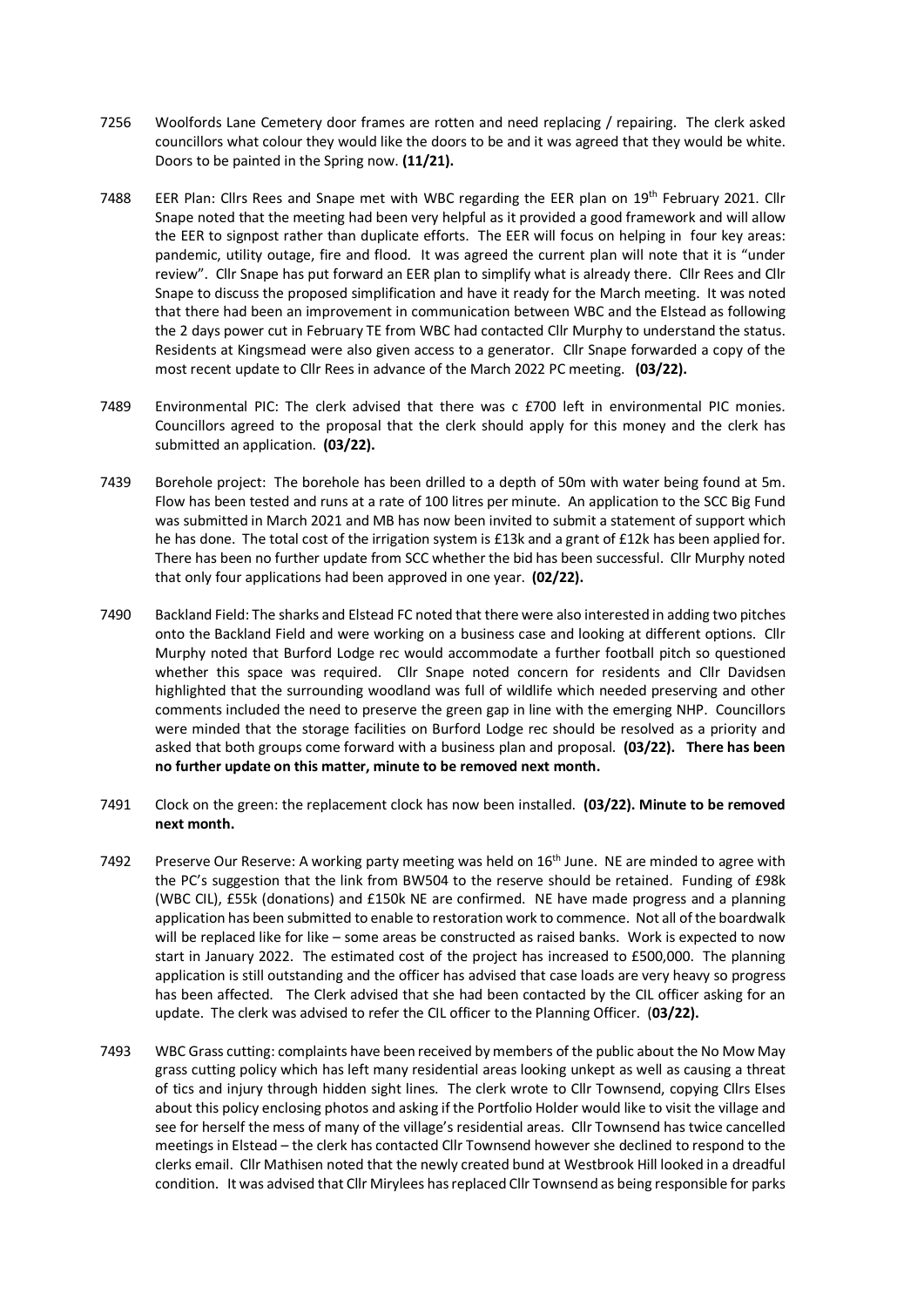and green spaces – the clerk contacted Cllr Mirylees who has agreed to visit Elstead with the officer for parks and green spaces and a meeting date to be arranged for as soon as possible. **(03/22).** 

- 7494 Official signage needs to be created to legally advertise the CCTV camera at Burford Lodge Rec. Signage has been printed. **(03/22). Minute to be removed next month.**
- 7495 A notification has been received from SE Water advising of water mains work that will last 22 weeks. Work beyond the village green started later than anticipated in January 2022 but it has been advised that work should be completed within the next day or so. **(03/22). Minute to be removed next month.**
- 7107 Cllr Snape noted that some car parking was unacceptable around the village green. The clerk advised that Witley and Tilford have bye laws. The clerk to investigate. **(07/21).**
- 7496 An RTC at Gala Lane resulted in damage to the EVTC/PC sign. Significant debris was left over the road which the clerk arranged for RK to clear up. The clerk tried to recover the cost of the sign through the responsible vehicle's insurance however was told that the PC would not be eligible. Cllr Murphy noted that this was inaccurate and the clerk to follow up again. The clerk was advised that the driver was uninsured at the time of the RTC. The clerk has contacted PC Farmer for further advice. **(03/22).**
- 7497 Boundary markers: councillors agreed that the clerk could install boundary markers on land at the Backland and cemetery to clarify ownership – artwork has been sent to the sign makers and pricing confirmed at £20 each. It was agreed that 15 markers would be printed which the PC does under its powers acquire and maintain land for open spaces (open Spaces Act 1906 ss.9 and 10). **(03/22).**
- 7498 Concrete bases: RK has provide a quote of £500 to remove/bury the remaining concrete bases at Burford Lodge Rec. This will enable to the pitches to be reconfigured and will means that a further pitch can be added at the rec. The clerk forwarded the costs and Elstead FC have agreed that they will pay. The clerk to instruct RK that he can carry out the work during the Easter holidays when there will be no football matches / training. The clerk to contact the sharks and RK and confirm that this will take place in the Easter holidays. **(03/22).**
- 7499 Costs for the repairs to the spire net and spika podium were approved and the spika podium was confirmed as being free of charge. Kompan have advised that the repairs will happen on 23<sup>rd</sup> November 2021 however this was delayed due to parts going missing. Kompan did arrive to do the works at the beginning of December but an incorrect piece was delivered which hampered progress. The spika podium was replaced. The clerk followed this up with Kompan who advised that it would be fitted by the beginning of February 2022. There have subsequently been further delays and the clerk called a site meeting with the account manager (16<sup>th</sup> February). The clerk chased several times for an update. Initially the clerk was told that the cost of repair was going to be increased to £5k which Kompan would cover 50% of the cost. The clerk advised that this was plus £2,200 versus the original quote and was simply unacceptable. Kompan have now confirmed that they will fix the spire net and re-tension at no charge. There is a 21 day lead time on the work. **(03/22)**.
- 7500 Tree canopy initiative: The clerk advised that the three trees had been delivered but they were not maples or ones that had been specified. It was agreed that 2 would be planted by the green and one on the Thursley Rec. The clerk contacted that school but due to covid and staff shortages did not have the capacity to be involved but thanked the PC for including them in the project. The clerk to plants the trees by 25th March. It was agreed that The Garden Club could replaced one of the fallen trees in front of Springfield Farm with a tree in memory of a well respected club member. **(03/22). Minute to be removed next month.**
- 7501 Cllr Rees reported that a wooden post had been knocked down by Orchard Close which has now been replaced. **(03/22). Minute to be removed next month.**
- 7502 A claim had been received for damage to a vehicle on PC land that the clerk strongly refuted. The insurance company are liaising with the claimant's insurance company on the PC's behalf. The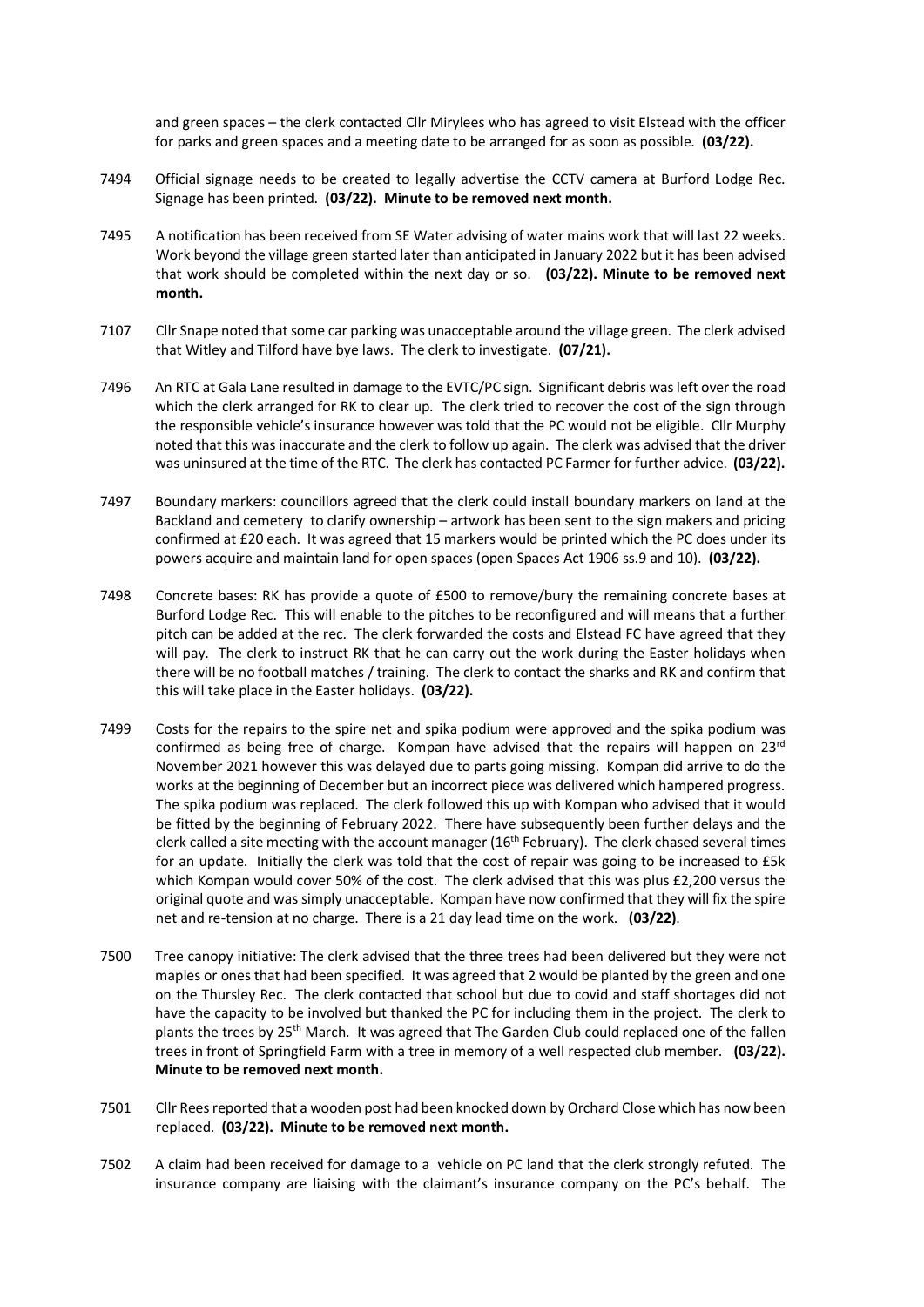insurance company have advised that they have photographic evidence and the clerk has asked to see it. The clerk is waiting for the insurance company to forward this. **(03/22).**

- 7299 The clerk noted that the drain near Staceys farm Road as blocked and this had perhaps added to the road flooding across the Thursley Road a few weeks earlier. The clerk to report. **(11/21).**
- 7300 It was noted that water was still leaking down Seale Road. The clerk to report to SCC. **(11/21).**
- 7503 It was advised that the lengthsmen scheme would continue. Cllr Murphy had raised the issue of verges not being cut which then reduced the carriageway and in some instances a mother with a pushchair had cut the verge in order that she could pass along the pavement. There was no solution for this as SCC lack finances to undertake this work. There was no further update on wen the Thursley Road would be resurfaced. Cllr Harmer to forward the clerk a copy of the letter that was written to SE Water head office. **(03/22). Minute to be removed next month.**
- 7504 In April 2021 two residents asked whether a small section of the Backland Field could be made over to a mountain bike dirt track similar to S4P at Rodborough Common. At the moment they felt that there was nothing for teenagers to do in the village aside from organised sports (football/cricket/tennis). A further two residents presented an idea for a bicycle track at the rear of the Backland Field at the December 2021 meeting. The proposal would see different jumps so that all abilities could be accommodated. The residents advised that the surface would be mud/sand/woodchip or in line with S4P and had possible contractors who would be able to do the work. Councillors were largely supportive of the idea in principal and asked that the residents do further research. Firstly an organisations would need to be set up to manage the facility – this would ensure that ongoing maintenance would happen as well as be able to cover insurance. It was noted that an organisation would also be able to apply for funding. Cllrs were also keen to understand how access could be managed. The residents were advised to come back with a further proposal. It was noted that there would need to be a public consultation for those residents living locally. An access route could be created through the bottom of Burford Lodge Rec. The residents were thanked for an excellent presentation. **(03/22)**. **Minute to be merged with agenda item 15.**
- 7505 A resident on Thursley Road had reported an issue with parking following a game of football. The clerk has contacted the sharks on this matter. Cllrs noted that a parent marshal should be used for each match. **(03/22) Minute to be removed next month.**
- 7506 The Smiths Charity had forwarded a letter asking for feedback. The clerk noted that she had received many heartfelt and grateful thanks for the Michaelmas gifts and following councillors agreement the clerk requested an increase in monetary awards now that the extra £2,000 had ceased. **(03/22). Minute to be removed next month.**
- 7507 A resident had raised concern about increased noise and traffic coming from Farnborough airport and its effect on the local community. The clerk shared further information with councillors. (0**3/22).**
- 7420 Cllr Daviden noted that there was a lot of excessive signage on Hankley Common and that flares were being used nightly. It was agreed this would be raised at the next HUG meeting. **(01/22).**
- 7421 Cllr Jacobs noted that two signs advertising voluntary car parking charges had been damaged at the Moat – one had been thrown in the mud. The clerk to feed back to James Giles. **(01/22).**
- 7508 Installation of a 3m high x 35m long fence to protect Jubilee rec against stray balls: The clerk had tried to secure three quotes prior to the meeting. One contractor was unobtainable. Two quotes are outstanding and despite contacting the companies on several occasions they never provided a quote. The clerk approached 2 further companies who were both known to the PC , one quoted £6k and the other quoted £5.8k. Cllr Murphy had obtained another quote for significantly less but this was a contractor who had not been used by the PC. It was agreed that the contractor who had quoted the middle price should be asked if there was any flexibility in his pricing. The contractor has advised that it is not possible to move on the price and it was agreed that the PC would still use this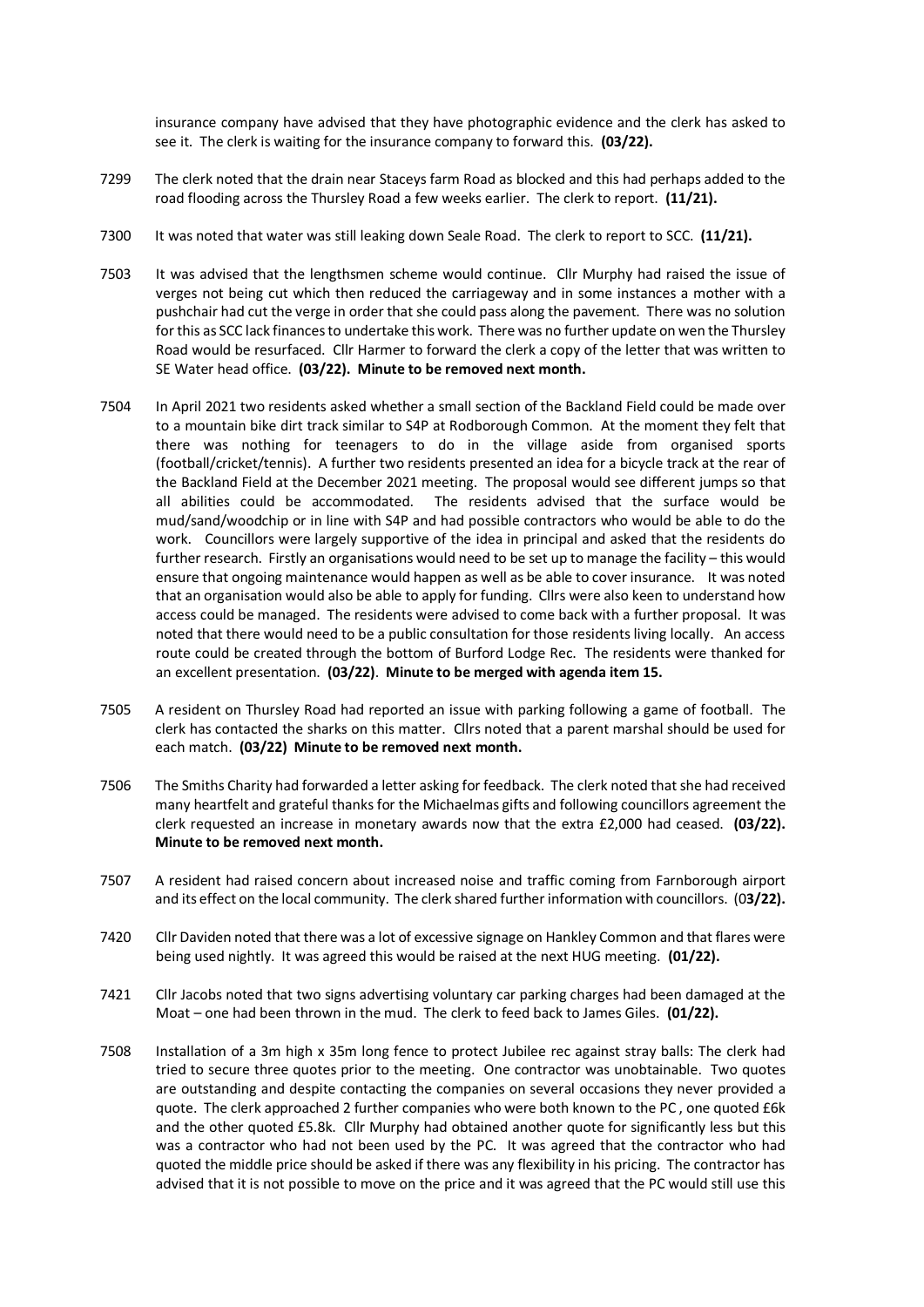contractor. As Clr Harmer was unable to confirm whether or not the SCC councillor allocation would continue in the new financial year it was agreed that the works should proceed without funding. The clerk to advise the contractor to schedule a date for as soon as possible. **(03/22).**

7509 Cllr Mathisen had raised this issue in relation to the refusal of MoD to resolved the blockage at Sandford Brook. Cllr Murphy advised that it was the landowners responsibility to clear culverts etc. It was agreed that Cllr Murphy would draft a letter to Surrey CC as lead local flood authority asking them to take statutory action and to ask the landowner to clear the culvert. The letter to be copied to Cllr Harmer. **(02/22). Minute to be removed as covered under minute 7486**

### **6.0 REPORT FOLLOWING THE MEETING WITH WBC PLANNING POLICY HELD 17th MARCH 2022**

7510 A meeting was held with ME and SM from WBC planning policy department to sort out the next steps following the issues raised by the NHP Examiner. Cllr Murphy, Jacobs and The Clerk were in attendance. The clerk to ask Nexus for an urgent response to the outstanding amends to the engagement report and conditions statement. WBC followed up with further suggestions of elements to include in the conditions statement. At every step of the way the NHP has been presented and discussed with councillors who have given it its full support. A final statement of support from Elstead PC for the E&W NHP to be added to the NHP section. **(02/22). Minute to be removed next month.**

# **7.0 REPORT FOLLOWING THE MEETING WITH WBC HOUSING HELD 17th MARCH 2022**

7511 Cllrs Murphy, Jacobs and The Clerk met with LB and KD from WBC Housing to discuss the community benefits program linked to the Springfield redevelopment. The development is still at the planning point and WBC expect to go to a second pre app stage. WBC Housing advised that developers must contribute monies towards a community benefit programme. Monies can be put in a pot from other developments across the borough but the clerk advised WBC that Elstead would not want its contribution to be diluted. WBC Housing must demonstrate a 10% biodiversity new gain even although the area was not rich in wildlife to begin with and was essential a grassy/muddy verge.WBC Housing had proposed that one idea for The Quillets would be to transform it into a wild flower meadow which Cllr Jacobs rebutted given the location of Elstead in the middle of AONB and GB. **(03/22). Minute to be removed next month.**

# **8.0 REPORT FOLLOWING THE HUG MEETING HELD 15th MARCH 2022**

7512 Cllrs Murphy and Mathisen attended the March HUG meeting. Tentative progress has been made about the ensuring there is advance notice for when tracks are going to be closed. A colour coded red-amber-green system has been proposed, marshalls are more reticent to apply this as it will fall to them. **(03/22). Minute to be removed next month.**

# **9.0 WBC UPDATE**

- 7513 Ward councillors were not present to give an update for March 2022. **(03/22). Minute to be removed next month.**
- 7269 WBC had a presentation from SWT on their biodiversity policy. Cllr Murphy forwarded comments but in response SWT advised that the policy had been written. Cllr Murphy took this up with DO who explained that the policy had not been completed. It was noted that there are a huge number of landowners Mod and NE for example who have not been included in the policy. JE noted that she would try and raise this matter at an O&S meeting. **(11/21).**

#### **10.0 SCC UPDATE**

7514 Cllr Harmer noted that clerks currently cannot have direct access to officers and must report online. **(03/22). Minute to be removed next month.**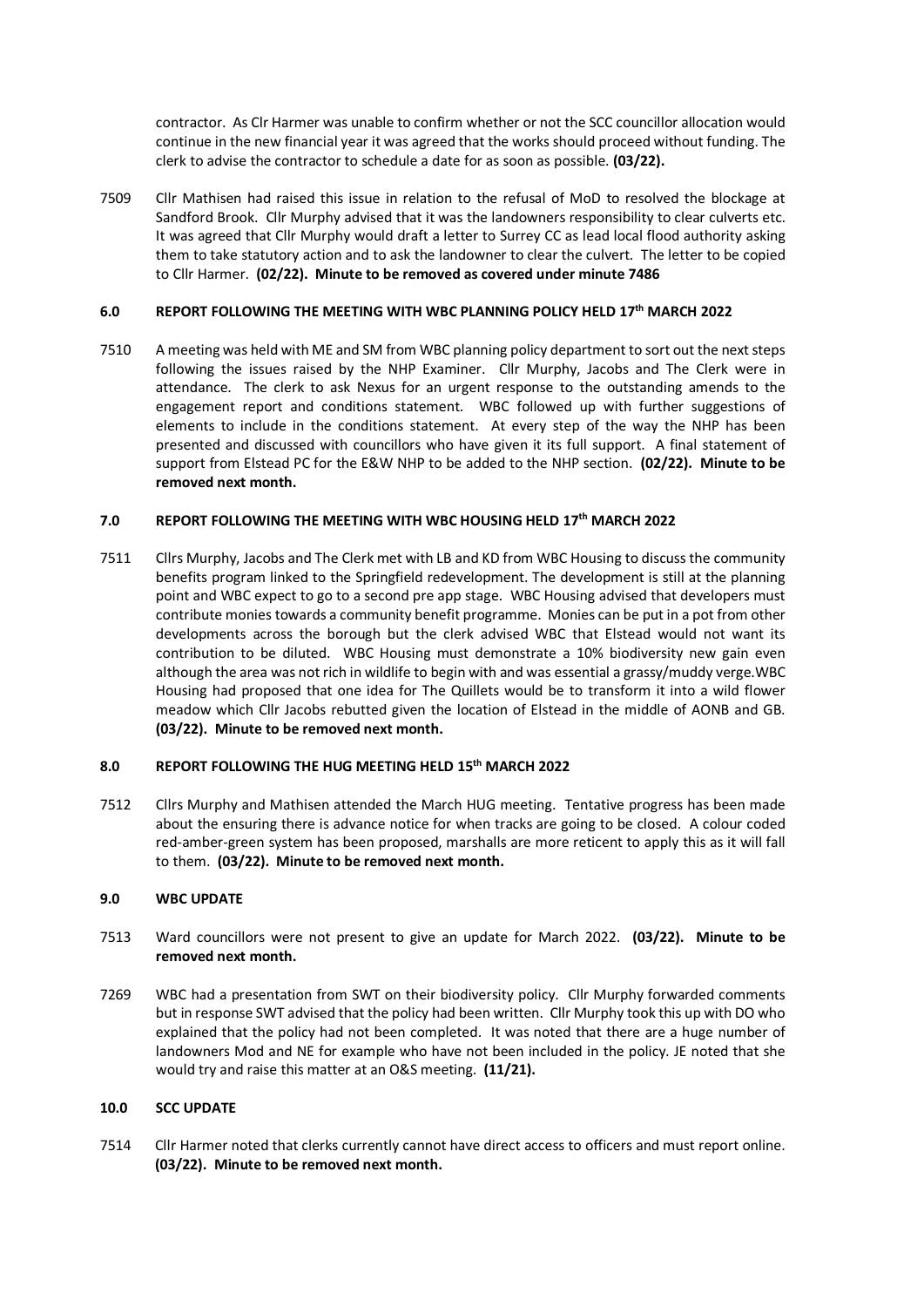- 7515 Now that SE Water works have almost finished Cllr Harmer was asked when the gas works were going to be scheduled so as to avoid the resurfacing of the work to the Thursley Road. The clerk to send an email to Cllr Harmer asking whether highways are aware of the gas project and when the resurfacing work will take place. **(03/22).**
- 6004 Cllr Mathisen raised the issue of Fulbrook Lane the side of the road near to Thundry Farm needs improvement. **(02/20)**
- 7341 SCC are seeking ideas of routes that can be made into cycle ways to connect towns and villages within Waverley to minimise the need for cyclist to use the roads which are narrow and dangerous. SCC would like to connect Haslemere with Farnham and Milford to Farnham. Cllr Jacobs to ask a contact and will report back. Another idea was Westbrook to Stockbridge via BW73a. The clerk to ask NL (SCC) if he would wish to meet with cllrs. It was questioned whether NL could speak to MoD and ask them to clear their ditches as it is the localised flooding and mud accumulation which is detrimental to cycling over the common. A meeting has been scheduled for 24.3.2022 to discuss cycling however major landowners such as MoD and NE have not been included and much of the routes fall I **(12/21)**.
- 7450 Cllr Harmer noted that the Elstead-Milford cycle route needs a safe crossing over the A286 to allow children to cross. (02/22).

#### **11.0 NEIGHBOURHOOD PLAN UPDATE**

- 7516 Regulation 16: NHP Regulation 16 is now complete and WBC have contacted a company to appoint an Inspector. Two resumes have been sent to the PC and one person was selected who had had more experience in inspecting NHP's than the other candidate. The Inspector has read through the NHP briefly and raised three issues which need to be resolved. The legal matter has been dealt with and the Steering Group are awaiting WBC's confirmation that this is acceptable. The other two matters require the planning consultant to forward more detailed information. The clerk to ask Nexus to follow this up as a matter of urgency. **(03/22).**
- 7517 Following the meeting with WBC planning Policy Elstead Parish Council would like to make the following statement; "*For the avoidance of doubt Elstead Parish Council confirms that it agreed to submit a request to Waverley Borough Council for the designation of the parish of Elstead and the adjacent part of the parish of Peper Harow know as Weyburn as a Neighbourhood Plan area and agreed in September 2021 that the plan should be submitted to Waverley Borough Council in accordance with Regulation 16 of the Neighbourhood Planning (General) Regulations 2012".* **(03/22). Minute to be removed next month.**
- 7274 Village Design Statement (VDS): Cllr Jacobs chaired a meeting on 30.11.2020 at which it was agreed that the VDS just needed basic refreshing and updating and would benefit from photographs. Two meetings were held in January and one in February at which the whole revised copy was reviewed. Photographs are in the process of being taken and the revised copy to be proof read. Work on the VDS will be picked up again and a meeting is scheduled for 22.11.2021. **(11/21).**

#### **12.0 OUR ELSTEAD UPDATE (OE)**

- 7518 Village sign: WBC have confirmed that planning permission for the village sign is not needed. Billmeir Trustees have confirmed that they are in agreement that a plaque can be attached to the sign accrediting the sign to the Billmeir Trust and the plaque has been engraved. Cllr Mathisen and the clerk met with AS (SCC) to agree an acceptable location for the sign. It was agreed that there would be an unveiling on April 28<sup>th</sup>. Attendance would be limited and Cllr Reynolds to draft a press release to be sent to The Farnham Herald post the event. RA to be invited to take photographs of the ceremony. The clerk to invite representatives from the Billmeir Trust. **(03/22).**
- 7519 Electrical supply to the green: Cllr Mathisen has liaised with SSEN and advised that there is an electricity supply to the green. The clerk applied for Members Allocation Grant and was successful in receiving £1,200 towards the project – thanks were given to Cllr Harmer. Cllr Rees noted that the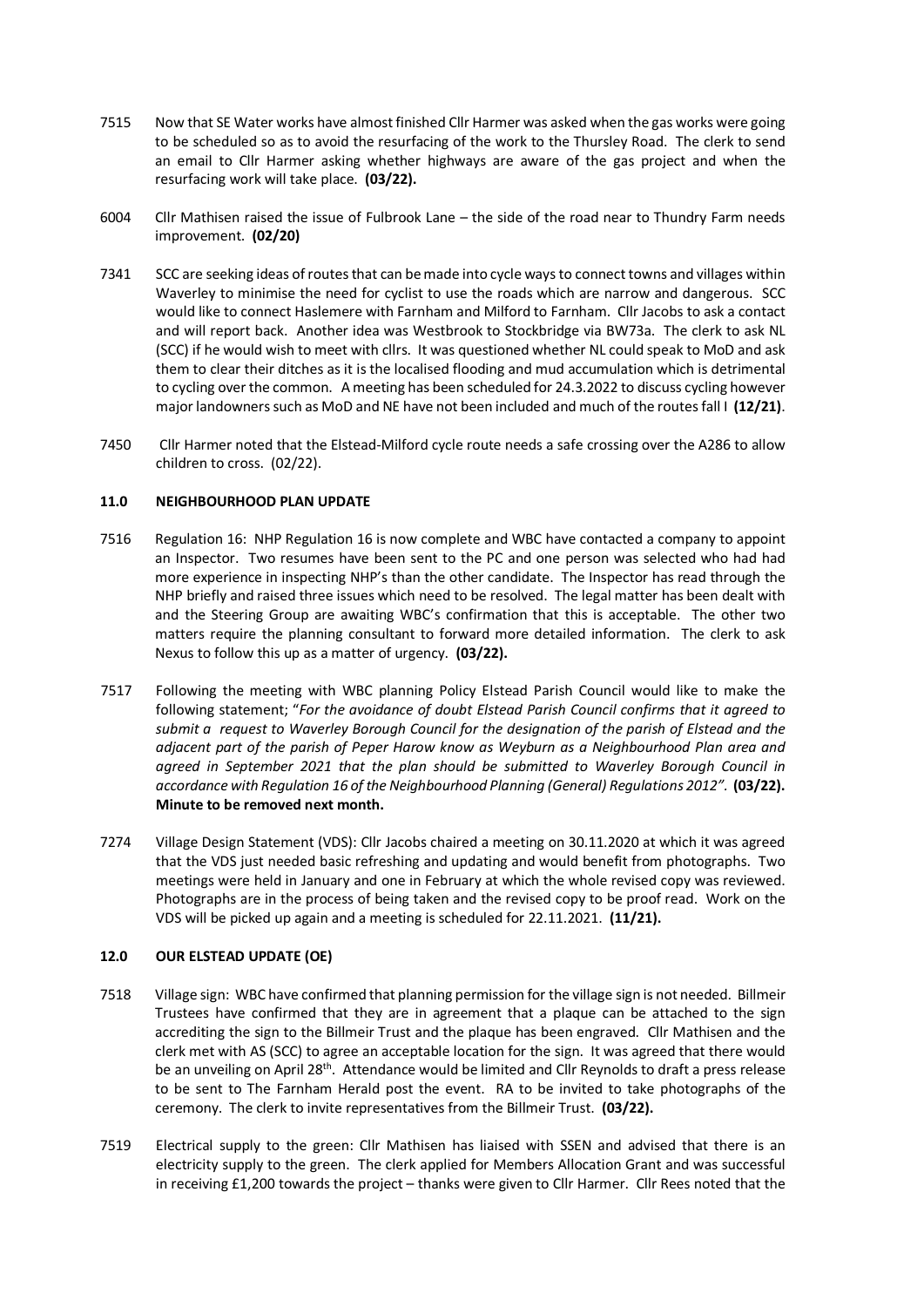electrical supply must be secured to prevent unlawful electricity usage. The cost from DJK to complete the electrical works was quoted as being £4.3k which the council approved under its powers of entertainment and support of the arts (Local Government Act 1972, s.145). Cllr Mathisen advised that Christmas lights have not been budgeted for and it was suggested that Cllr Mathisen liaise with The Elstead Electrician to seek light recommendations. Works are expected to start in April. (**03/22).**

7520 Staceys Farm Road Trees: Cllr Mathisen advised that the area needed a tidy up with trees having fallen during the storms. The clerk has reported the tress to SCC in the first instance as it is SCC who manage the land. It was agreed that this patch of land would be included in the up coming tree survey and once complete the findings would be shared with SCC. **03/22).**

#### **13.0 ELSTEAD VILLAGE ROAD SAFETY**

- 7521 Approve poster deterrents: Cllr Webster had circulated pictures of "eyes' which are stickers / poster deterrents. Stickers can be placed on wheelie bins and litter bins and studies show that there was a 62% reduction in bike theft in one trail area. It was agreed that 250 would be ordered. **(03/22).**
- 7522 Speeding: The clerk advised that she had received a number of complaints regarding speeding through the village and the inefficacy of the VAS. Cllr Davidsen agreed that there was an on-going problem of motorists ignoring the VAS. The Clerk discussed this with Sam Adcock, the new Borough Inspector. Sam Adcock noted that it would be better if residents could form a community speed watch volunteer group. Cllr Reynolds made contact with surrey Police Speedwatch team who advised that they will provide a framework and whilst the community forms a team of six over the age of eighteen. An article to be shared on facebook and the EVM **(03/22).**
- 7279 Road safety outside St James Primary School: The clerk had circulated some draft notes from Cllr Snape (which were also supported by Cllr Else who is a governor at the school as well as a Ward Councillor) prior to the meeting. Councillors supported the draft and Cllr Harmer to write to Adrian Selby (SCC Highways) asking for his advice. Following the preliminary EVRS meeting the clerk spoke to Mrs Elliott who said she would be pleased for the school to be involved in any schemes. The clerk to contact WBC/SCC to get clarity on how the school can be involved with speed watch etc. **(11/21).**
- 7150 Thursley Road improvements: The section from The Bel and Dragon to the Sandford Villas has been completed. It was noted that the section from Sandford Villas to the centre of the village green requires the most work. Cllr Murphy noted that the PC had already received notification that this section was to be resurfaced and then nothing has happened. The clerk found a copy of the notice which she shared with Cllr Harmer. Cllr Harmer discussed this with SCC colleagues and investigative work to be undertaken when machinery is available – Cllr Harmer explained that there was no date advised as of yet. **(09/21).**
- 7345 VAS: The VAS on the directional finger post on church green has been changed by PH (SCC) and now triggers at the correct speed. 2 x speed monitoring to be undertaken at Fir Mead and Church Green VAS locations – PH to arrange. The cost of £1000 to install a metal pole and sign via Katy Poulsam was considered too costly and so it was agreed that the PC would just install the metal post adjacent to the Jubilee rec and forgo the site in front of Fir Mead. RK has advised that there is a problem with the battery. The clerk to ask Manbat for a replacement battery. **(12/21)**
- 7457 BT land: Cllr Murphy contacted BT to see if it would be possible to lease the land but the contact said that it would not be suitable for the public to use the land. BT stated that it has no plans to do anything with this space until 2027. After much correspondence from Cllrs Murphy and J. Else as well as support from Jeremy Hunt, BT have finally agreed that the school can use the rear of the BT land for staff parking. The school will erect a fence. Next stage is for this to go through BT's legal team and for both parties to sign a Memorandum of Understanding. The matter is still with BT's legal team. **(02/22)**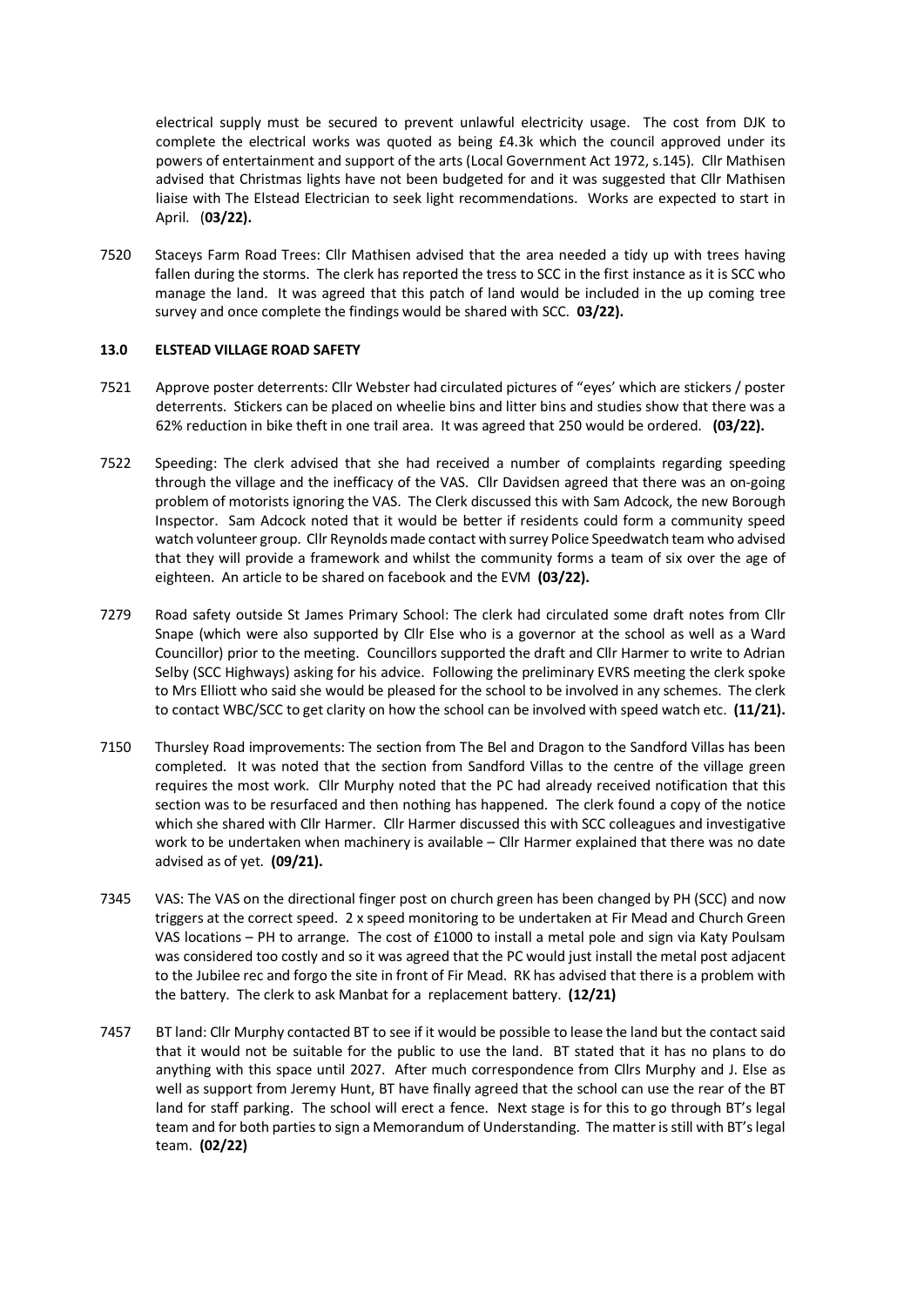- 7401 Cllr Webster had circulated pictures of alterative deterrents. Cllr Reynolds and the clerk discussed them at the meeting with AS in December however AS said that SCC could not support anything that might cause a distraction to drivers. Cllr Webster to circulate the details to councillors again. **(01/22).**
- 7358 Cllr Jacobs raised the issue of parking along the Thursley Road outside of St James School. She noted that a horsebox scrapped a car that was parked which then blocked the road. It would have been impossible for an emergency vehicle to have passed. The clerk also noted that cars coming for the pavilion no longer wait behind the parked vehicle and allow oncoming traffic to ass instead there is an expectation that on coming vehicles will swerve to the lay-by which was equally dangerous. **(12/21).**

# **14.0 QUEENS JUBILEE 2022**

7523 The Queen's Jubilee: The clerk advised that in June 2022 it would be the Queen's Jubilee and councillors agreed to facilitate a 4 day event over this period. A marque has been booked and the first meeting of a working party was held on 18.9.21 at which a number of people from across the village discussed ideas. A summary of the meeting notes were circulated to councillors. A follow up meeting was being held on 1.11.2021. It was agreed that people should be recruited and paid to clear up the site daily. Four days worth of events have been mapped out to include day time and evening events as well as a church service on the Sunday. The floor for the marque will cost a further £1260 plus vat. Councillors have confirmed that they commit to cover the cost basic marquee hire as well as the floor hire which it does under its powers of the Provision of Entertainment and support of the Arts (Local Government Act 1972 s.145). Plans are coming on well, tickets sales have started and a further donation of £2,500 has been gratefully received. OE will have a table at the Elstead Expo event on Sunday 5th June. Elstead PC to consider whether it is also formally represented in addition to have proposed the idea. **(03/22).** 

# **15.0 BIKE PARK / BACKLAND FIELD UPDATE**

7524 In April 2021 two residents asked whether a small section of the Backland Field could be made over to a mountain bike dirt track similar to S4P at Rodborough Common. At the moment they felt that there was nothing for teenagers to do in the village aside from organised sports (football/cricket/tennis). A further two residents presented an idea for a bicycle track at the rear of the Backland Field at the December 2021 meeting. The proposal would see different jumps so that all abilities could be accommodated. The residents advised that the surface would be mud/sand/woodchip or in line with S4P and had possible contractors who would be able to do the work. Councillors were largely supportive of the idea in principal and asked that the residents do further research. In March 2022 a resident gave an udpdate on progress to the bike park. It had been agreed that a club would be formed and Chair, Treasurers and Secretary roles had already been assigned. Elstead PC noted that the cub would need a constitution, Elstead PC agreed that a public consultation could be run for a minimum of six weeks to gauge public support for the bike park. If there was sufficient support the Parish Council would be sympathetic to this idea. A leaflet would also need to be designed so that residents without internet access would be able to respond. **(03/22). Merge with 7504**

#### **16.0 EMERGENCY TELEPHONE RECEPTION IN ELSTEAD**

7525 Cllr Murphy noted that the issue of emergency telephone reception had been raised as part of the superfast broadband presentation. Coucnillors asked how does the village ensure it has adequate mobile cover in the event of prolonged power outages to help those with lifelines for example. It was agreed that this matter should be raised with Tinaz in WBC. **(03/22)**

#### **17.0 APPROVAL OF PARISH COUNCIL INSURANCE**

7526 Further work had been done on the PC's insurance. BHIB were £20 per annum cheaper and councillors had noted their agreement via email that the quote was approved. **(03/22).**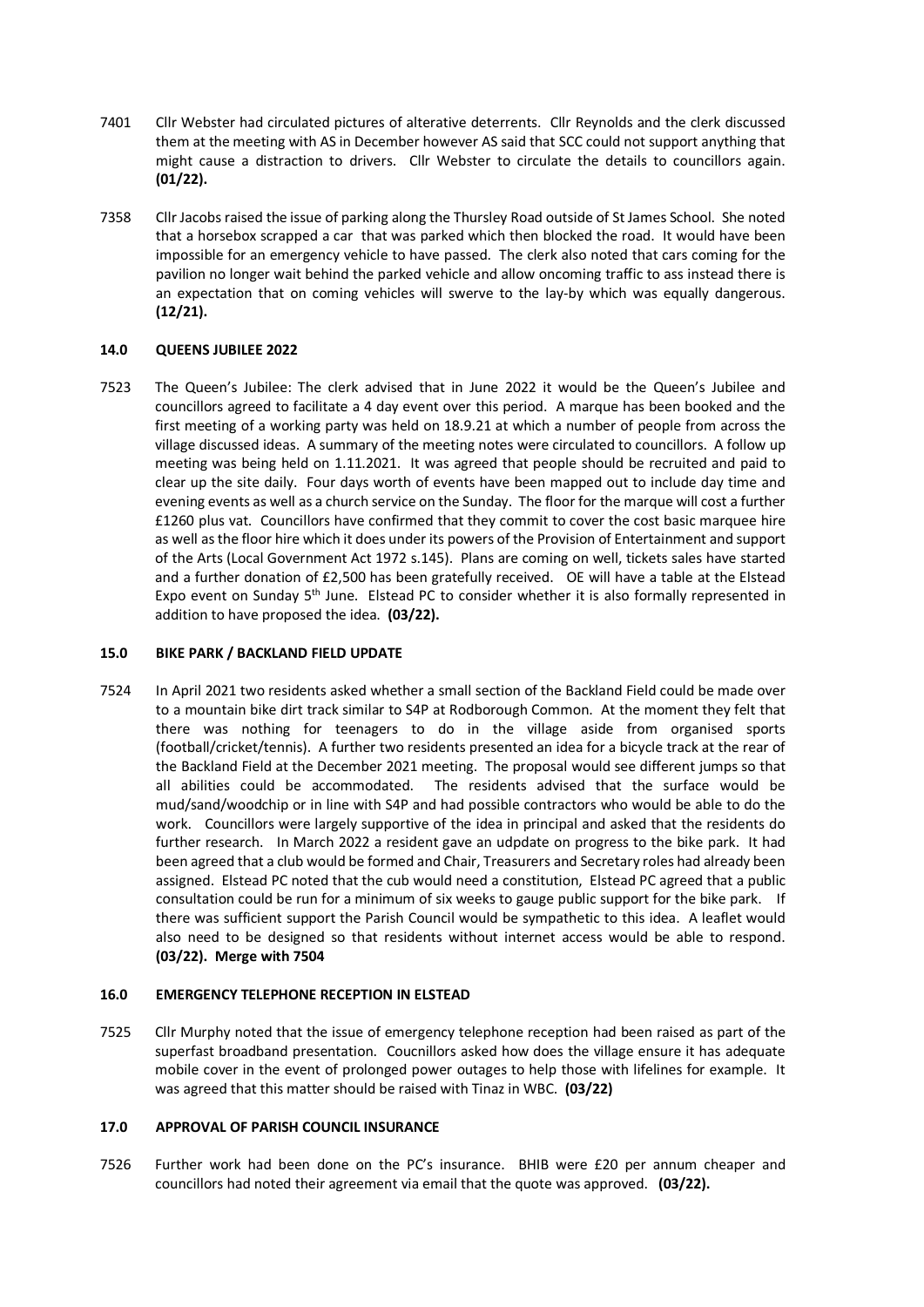#### **18.0 ANNUAL PARISH ASSEMBLY**

7527 The PC confirmed that it would hold an in person parish assembly with representatives of village organisations - a light beverage selection would be served afterwards. The meeting will be on  $27<sup>th</sup>$ April. Councillors agreed the following topics; NHP, fibre broadband, Jubilee Celebrations. Any other organisations would be very welcome to attend and present. Poster to be put up to advertise the meeting. **(03/22).**

# **19.0 ANNUAL REPORT**

7528 The annual report to be drafted for circulation prior to April's monthly PC meeting. Cllr Murphy to draft the copy with input from Councillors and the clerk to provide the financial commentary. **(03/22).**

# **20.0 REPORTS AND CORRESPONDENCE**

- 7529 The clerk noted that Café 172 could be closing at the end of March 2022. The facebook post has been archived as evidence that the business was closed for personal and not business reasons. **(03/22). Minute to be removed next month.**
- 7530 Counsel's opinion on the Croft access was received on 21<sup>st</sup> March 2022. It notes that the case for JV's needs to meet a very high threshold however the fact it is proposed that frontages are to be taken away is a case for material consideration. The evidence submitted on this matter by the developer is unclear and as such it is unclear whether WBC can consider it properly. There is a further issue of equality as it mean a lack of wheelchairs and pushchair access. Cllr Murphy to draft sa letter to WBC copying SCC. **(03/22).**
- 7531 A letter was received from Cllr Else requesting the corner of Gala Lane to be tidied up. The clerk to instruct RK. **(03/22) Minute to be removed next month.**
- 7532 The clerk has spent several hours liaising with SCC Highways, SSEN and subsequently BT regarding a tree that was lying horizontal across phone line and obstructing high sided vehicular access along Staceys Farm Road. The tree will finally be removed on 22<sup>nd</sup> March, a month after storm Eunice. **(03/22) Minute to be removed next month.**
- 7533 A resident wrote to the clerk advising that the security light at the tennis club had stayed switched on. EVTC have advised the clerk that the issue has been fixed. **(03/22) Minute to be removed next month.**
- 7534 The clerk has taken advice on whether the PC must confirm to the new ruling about "making tax digital" which is effective from  $1<sup>st</sup>$  Aprul 2022. The PC's internal auditor advised that this was only relevant for those business charging VAT and not reclaiming VAT. **(03/22) Minute to be removed next month.**

# **21.O FINANCE (all financial papers were circulated prior to the meeting)**

- 7535 The clerk advised that the accounts had been reconciled correctly and Cllr Jacobs had confirmed this prior to the meeting and will formally sign the February reconciliation after the meeting. **(03/22) Minute to be removed next month.**
- 7536 Bank balance as per statements to 28th Februay 2022: Current account £88,852.16 and includes £3k for the village sign - £2k has been used as the deposit. Deposit account £15,024.52 which includes £24.02 from Just Giving to be transferred to PoR in the 32 day notice account plus 30p interest also to be transferred. 32 day notice account: £55,287.51. **(03/22) Minute to be removed next month.**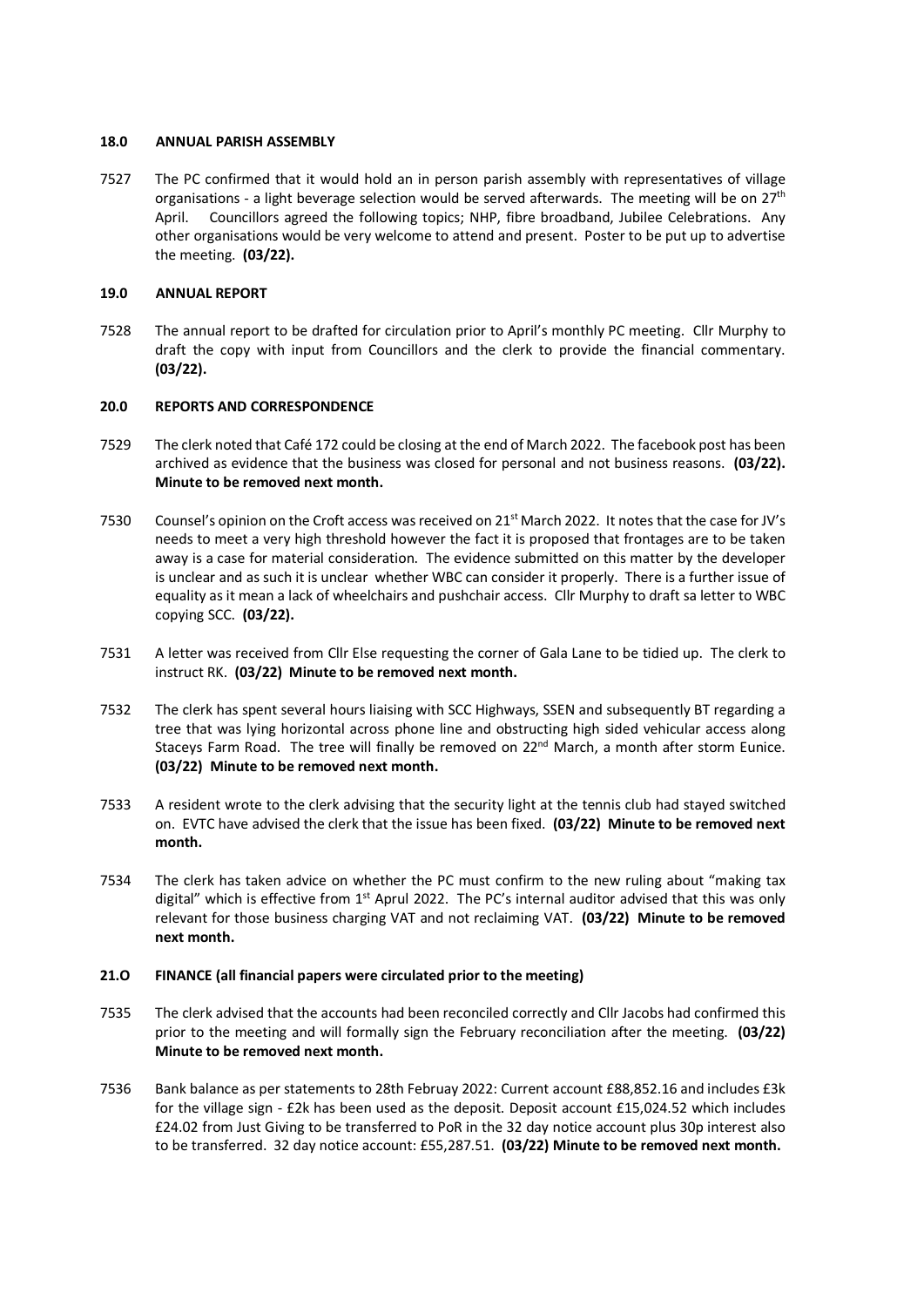7537 Accounts for payment for March 2022 were circulated in advance of the meeting. 10 x cheques have been raised totalling £5605.88 of which 3x cheque are greater than £500 as listed below. An up to date business review per month was shared and commentary provided in advance of the meeting as follows:

#### **Receipts**

• +20% v budget - result of borehole and pitch works for which the PC has received donations towards the works.

# Payment:

- salary preparation -37% v budget one still not invoiced for the year and Maxwell's did not apply an increase
- grants / donations line -30% CAW did not come back to us for a donation
- insurance increased due to undetermined claim against the PC so +29% v budget
- playground inspection fee -73% this was because of covid they did not do the interim inspections but we have had the main annual one done
- playground (new) -100% nothing purchased/replaced
- playground maintenance spire net not repairs still now being doing foc
- admin expenses this includes £900 for Wellers Hedley for Thursley Road Rec land registration, £450 land agent work to secure new tenant in Backland, clock for the spar
- OE includes cheques for the electrical supply to the vg project which was scheduled for 22/23
- cemetery has required a lot of maintenance roof repairs and fascias
- Borehole we paid for the bills as land custodians and the ERT have contributed donations see income line so nota true reflection
- ROW monies towards fencing for FP64 still not progressed by SCC
- EER telephone no longer required hence decrease v budget
- Tree works less work done but new survey due therefore tree works will be required. also RK has done some tree work which has not been split out from his maintenance invoices
- water discussing with EVAA the reclaim and will invoice the grazier
- QLS bin collection we had anticipated that we would have to pay for all our bins but so far we have only pick up Burford Lodge

# **(03/22) Minute to be removed next month.**

| Cheque no | Payee                                 | <b>Purpose</b>                            | <b>Amount</b> |
|-----------|---------------------------------------|-------------------------------------------|---------------|
| 4432      | <b>Quality Garden Supplies</b>        | Bark for play areas                       | £293.94       |
| 4433      | <b>DJK Electrical Contractors Ltd</b> | Deposit valuation for Village Green works | £2,610.00     |
| 4434      | <b>Juliet Williams</b>                | Salary 1 of 2                             | £999.00       |
| 4435      | <b>Juliet Williams</b>                | Salary 2 of 2                             | £516.10       |
| 4436      | Juliet Williams                       | expenses and working fro home             | £273.91       |
| 4437      | Quality Land Services Ltd             | Bin emptying Burford Lodge                | £180.00       |
| 4438      | Hilary Hamlyn                         | OE flower expenses                        | £16.99        |
| 4439      | <b>Absolute Security</b>              | <b>CCTV</b> annual Maintenance            | £193.44       |
| 4440      | <b>Richard Knight</b>                 | Maintenance                               | £300.00       |
| 4441      | <b>Richard Knight</b>                 | <b>Woolfords Lane Cemtery Work</b>        | £222.50       |
|           |                                       |                                           |               |
|           |                                       |                                           |               |
|           |                                       |                                           | £5,605.88     |